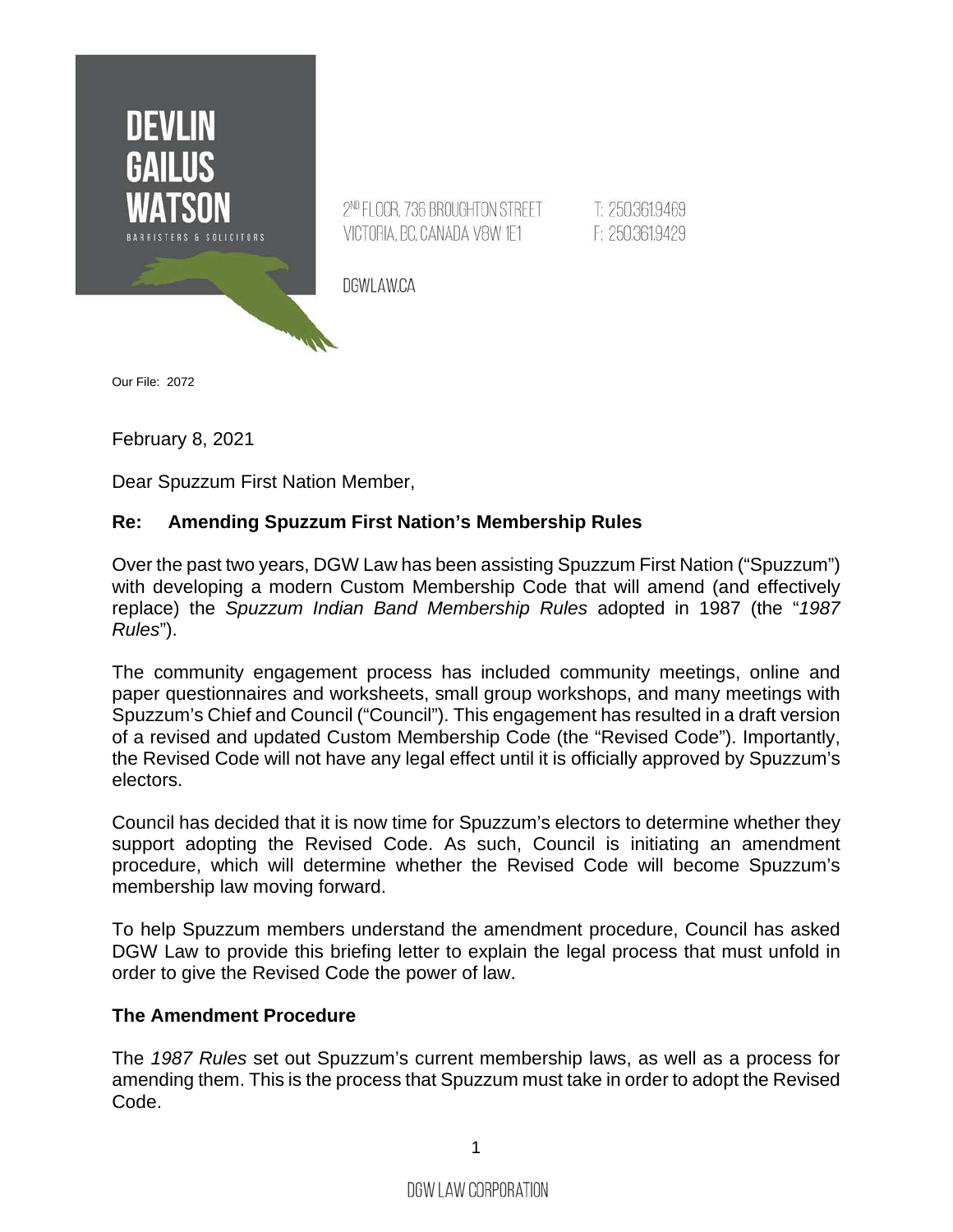# **DEVLIN GAILUS WATSON**

DGWLAW.CA

The amendment procedure is set out in part VII of the *1987 Rules* and states as follows:

AMENDMENT PROCEDURE:

23. These rules may be amended if one third (1/3) of the electors sign a petition to Council which outlines the reasons for the proposed amendment.

24. Upon receipt of the petition, the Council shall:

- 1) give 30 days notice to each home on the reserve of a special meeting to vote on the proposed amendment;
- 2) post a copy of the notice described in subsection (1) in the Band Office for 30 days prior to the said meeting; and,
- 3) attach the text of the proposed amendment to the notices.

25. If the proposed amendment receives the consent of the majority of the electors of the Band present at the meeting, these Rules shall be amended accordingly.

This process involves three steps: the Petition, the Referendum Vote, and Enactment and Implementation. We now review these three steps.

## *Step 1: Petition*

The first step is the Petition. In order to initiate the amendment procedure, pursuant to section 23 of the *1987 Rules*, one third of Spuzzum electors have to sign and provide to Council a petition outlining the reasons for the proposed amendment.

We have attached to this letter the Petition that is now being circulated by Spuzzum electors who support this initiative. As the Revised Code significantly revises the *1987 Rules*, the Petition lists many reasons supporting such a thorough revision. These reasons include: addressing issues of discrimination, resolving procedural ambiguities, streamlining and simplifying the registration and application processes, and generally updating the *1987 Rules* into a modern document.

In order to be eligible to sign the Petition, you must be an "Eligible Voter" as defined by Spuzzum's Custom Election Code. This basically means that you have to be a Spuzzum member and at least 18 years of age.

Currently, we understand that the Petition is only in paper-form. However, if insufficient signatures are collected to satisfy the 1/3 threshold, we expect that the Petition will be circulated more broadly, perhaps by an online version or a community mail-out.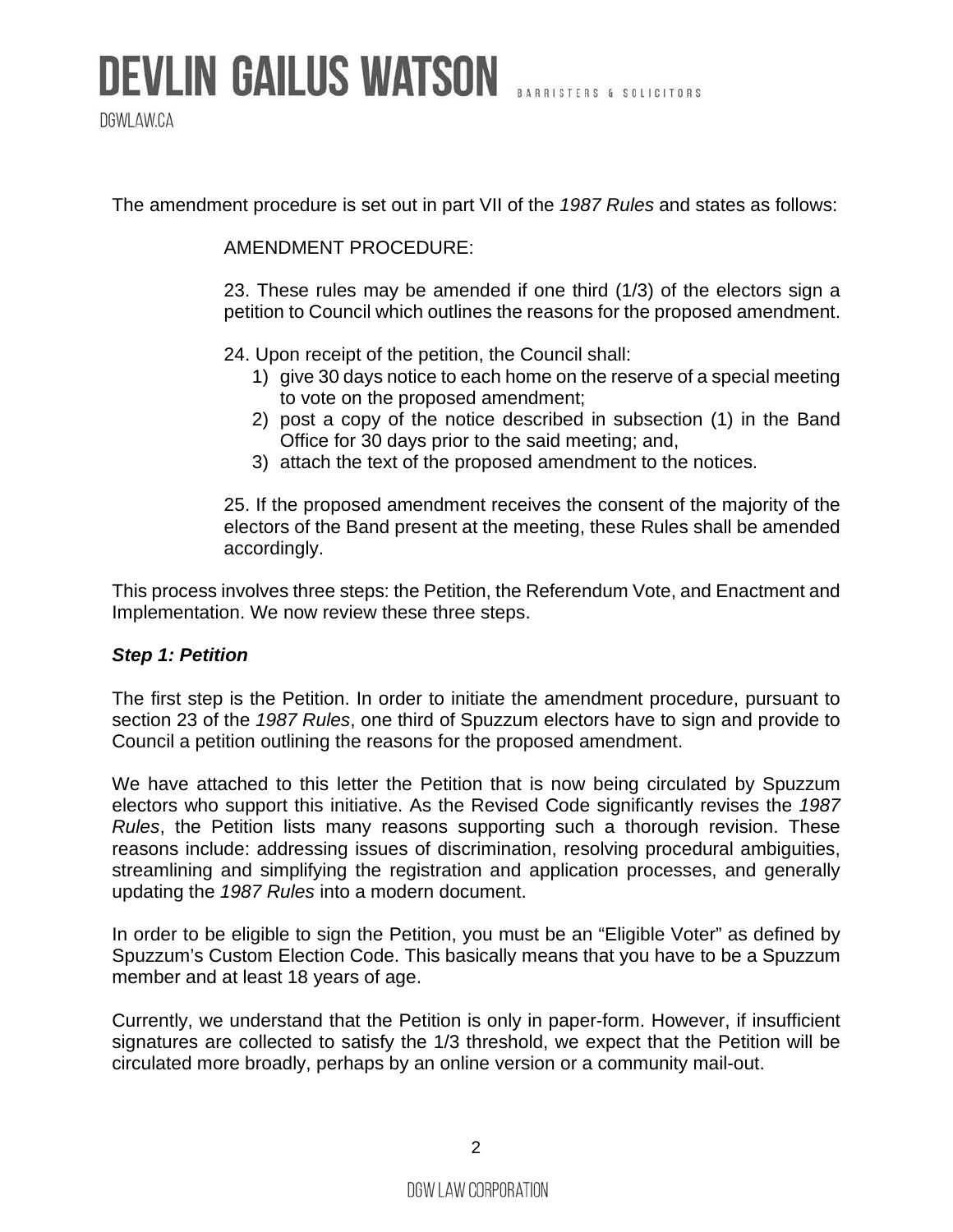DGWLAW.CA

It is important to emphasize two things about the Petition. First, the Petition does not enact the revised Code. It merely binds Chief and Council to initiate the next step, the Referendum Vote.

Second, if a Spuzzum elector decides to sign the Petition, they are merely supporting Spuzzum moving to the next step in the process. By signing the Petition, you are not bound to vote in favour of the revised Code in the Referendum Vote.

## *Step 2: Referendum Vote*

If one third of Spuzzum electors sign the Petition, then section 24 of the *1987 Rules* requires Council to call a vote on the Revised Code (the "Referendum Vote").

Section 24(1) provides that Council must give *"30 days notice to each home on the reserve of a special meeting to vote on the proposed amendment."* However, we have recommended that Council go above and beyond this process, by providing a longer notice period and making the notice and voting process available to all Spuzzum electors, not just to those who live on reserve.

We make this recommendation because the law regarding First Nation residency has developed considerably in the 30+ years since the enactment of the *1987 Rules*. The Supreme Court of Canada has found that laws that have the effect of limiting off-reserve members from participating in important band governance decisions contravene unjustifiably on those members' constitutional right to equal protection and equal benefit of the law, without discrimination.

The decision to amend the *1987 Rules* is a decision that impacts the entirety of Spuzzum's membership, not just those who live on reserve. As such, we understand that if the Petition is successful, Council will hire an electoral officer to ensure that the Referendum Vote includes adequate procedures to include both on-reserve and offreserve Spuzzum electors.

So, the second stage of the amendment process—the Referendum Vote—will be more rigorous than the process set out in the *1987 Rules*.

#### *Step 3: Enactment and Implementation*

The *1987 Rules* state that the results of the Referendum Vote are **binding**. If a majority of the Spuzzum electors voting in the Referendum Vote are in favour of adopting the amendments set out in the Revised Code, then, pursuant to section 25 of the *1987 Rules*, the rules are amended and Council is bound to enact and implement the Revised Code.